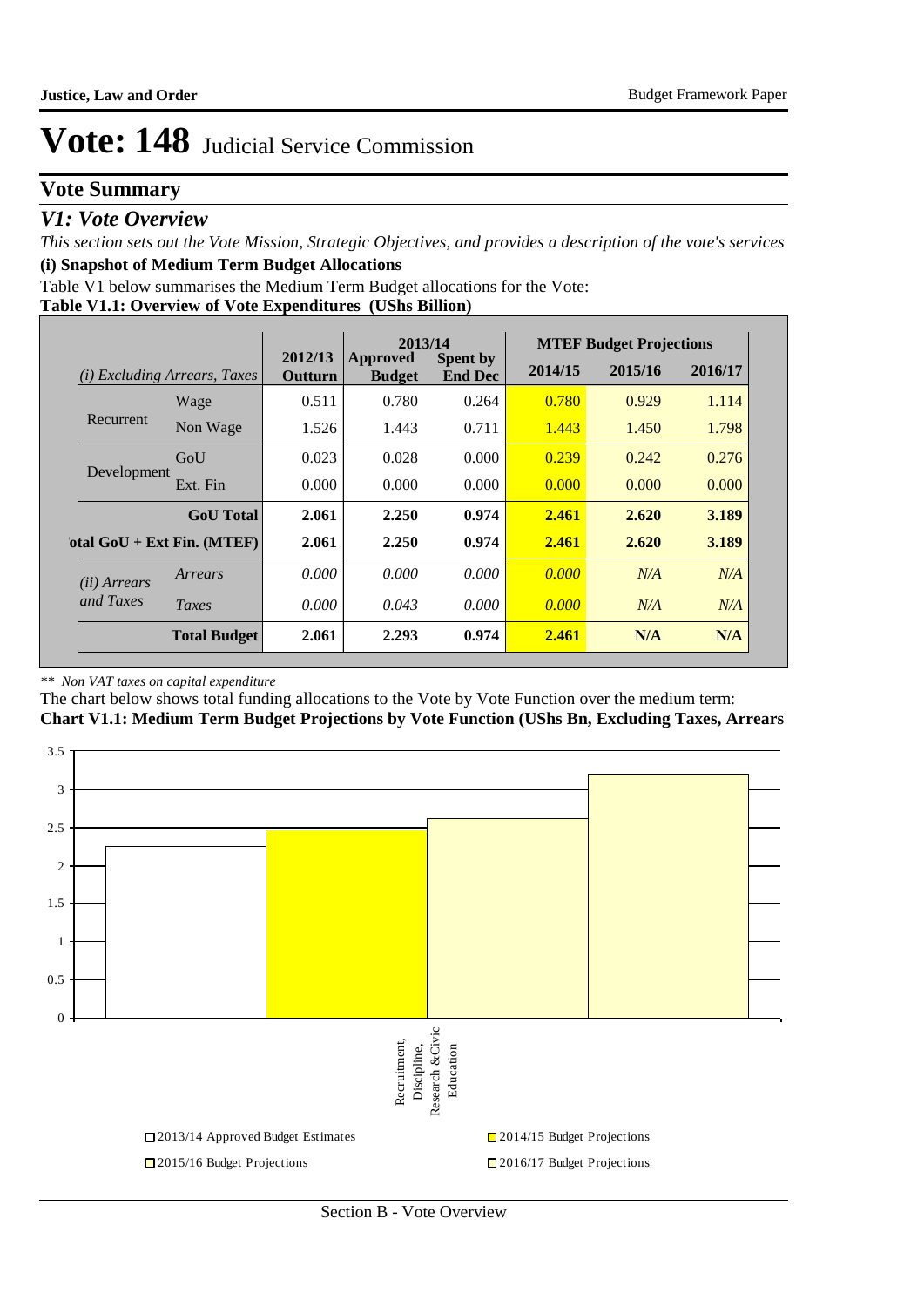### **Vote Summary**

**(ii) Vote Mission Statement**

The Vote's Mission Statement is:

*The Vote Mission Statement is to establish and maintain an independent and efficient machinery for administering justice for all in Uganda through recruiting, training and disciplining of Judicial Officers; and promotion of public awareness and access to justice (mandate derived from Articles 146- 151 of the 1995 Constitution).*

#### **(iii) Vote Outputs which Contribute to Priority Sector Outcomes**

The table below sets out the vote functions and outputs delivered by the vote which the sector considers as contributing most to priority sector outcomes.

#### **Table V1.2: Sector Outcomes, Vote Functions and Key Outputs**

| <b>Sector Outcome 1:</b>                                                                    | <b>Sector Outcome 2:</b>                                                    | <b>Sector Outcome 3:</b>                                  |
|---------------------------------------------------------------------------------------------|-----------------------------------------------------------------------------|-----------------------------------------------------------|
| Strenghtened legal and policy<br>frameworks for JLOS operations and<br>national development | Access to JLOS services particularly for<br>the vulnerable persons enhanced | Observance of Human rights and<br>accountability promoted |
| Vote Function: 1258 Recruitment, Discipline, Research & Civic Education                     |                                                                             |                                                           |
| <b>Outputs Contributing to Outcome 1:</b>                                                   | <b>Outputs Contributing to Outcome 2:</b>                                   | <b>Outputs Contributing to Outcome 3:</b>                 |
| None                                                                                        | <b>Outputs Provided</b>                                                     | None                                                      |
|                                                                                             | 125801 Recruitment of Judicial Officers                                     |                                                           |
|                                                                                             | 125802 Public Complaints System                                             |                                                           |
|                                                                                             | 125803 Public awareness and participation<br>in justice administration      |                                                           |

### *V2: Past Vote Performance and Medium Term Plans*

*This section describes past and future vote performance, in terms of key vote outputs and plans to address sector policy implementation issues.* 

### **(i) Past and Future Planned Vote Outputs**

*2012/13 Performance*

Under the output of Recruitment of Judicial Officers (Judges, Registrars and Magistrates) the following was achieved:

43 vacancies for Magistrates Grade 1 were filled, adverts for Registrars and Justices for Court of Appeal were run and their shortlisting finalized, interviews to fill vacancies of justices in the Supreme Court were concluded and recommendations forwarded to the Appointing Authority.

Under the output of Public awarenessand participation in justice administration, the following was achieved:

62 radio talkshows were held in Tororo, Mbale, Soroti, Lira, Gulu, Hoima, Nebbi, Mityana, Arua, Masaka, Mbarara, Ibanda, Kabale, Jinja, Soroti, Masindi, Moyo and Adjumani.

20 sub county workshops were held in Gulu district in the sub-counties of Pece, Laroo, Lalogi, Bobo, Patiko, Bungatiira, Unyama, Awach, Ongako and Koro; Budaka district in the sub counties of Budaka Town Council, Kachoma, Kakule, Naboa and Lyama; Kibuku District in the sub counties of Kibuku Town Council, Kasasira, Bulagira, Kadama and Tirinyi.

4 prison inmate workshops were held in Soroti, Lira, Arua and Mubende Government Prisons.

A workshop on performance management targeting Registrars and Chief Magistrates in the Kampala area was held.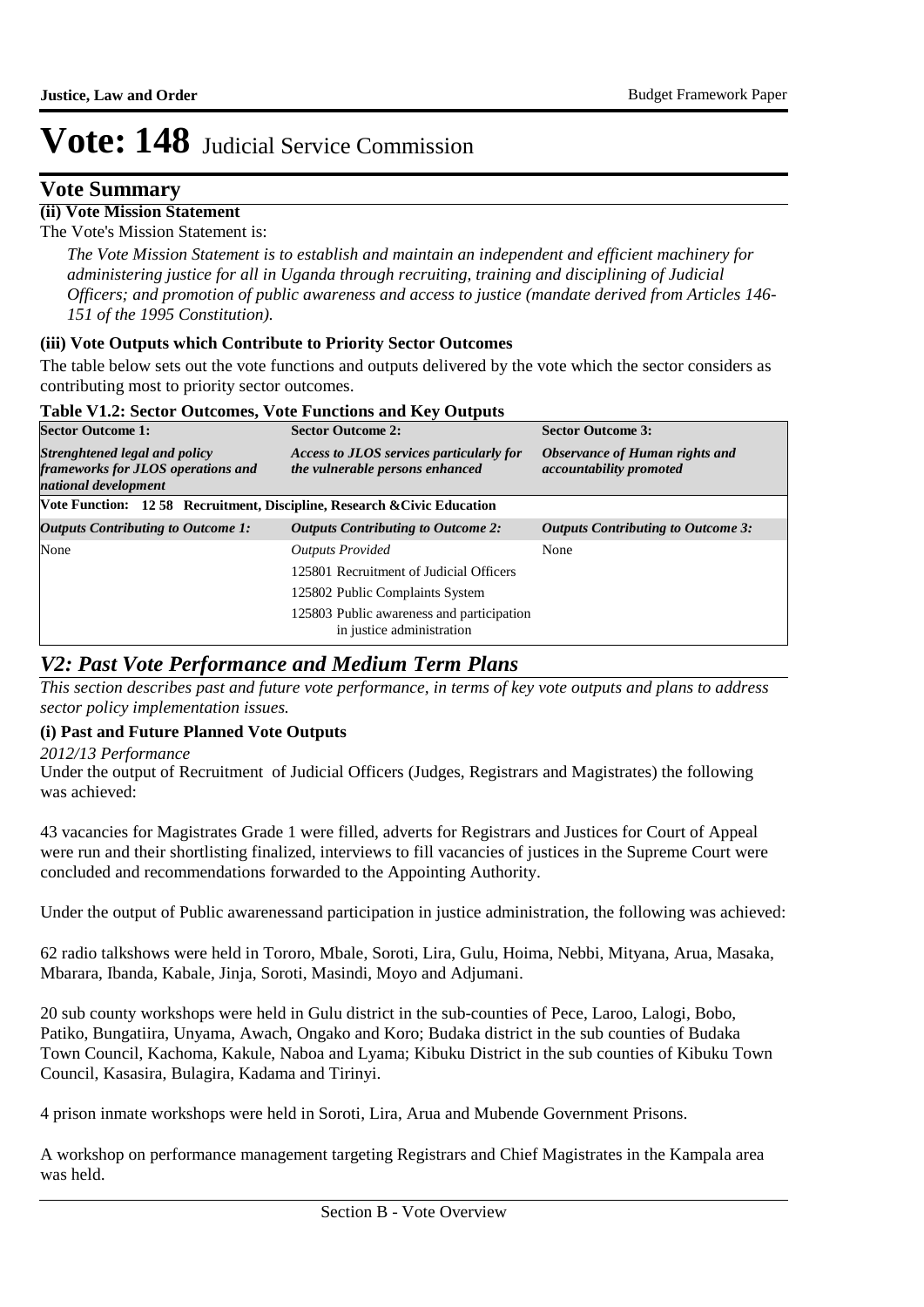## **Vote Summary**

Various IEC materials on land law, succession law and resolution of land disputes were printed. 2,853 copies of the English version, 1,770 copies of the Luganda version and 2,000 copies of the Runyakitara versions of the Citizen's Handbook were printed and disseminated. This Citizen's Handbook was also translated to Nga'Karimojong, Luo and Ateso.

An Information manual, which is a statutory publication was drafted and is due for publication.

Under the output of the Public Complaints System, the following was achieved:

The Commission had 97 complaints investigations conducted in Bushenyi, Mitooma, Masaka, Kalungu, Lwengo, Kalangala, Kabale, Kisoro, Ntungamo, Mbarara, Kiruhura, Isingiro, Luwero, Nakasongola, Sembabule, Fort Portal, and Kasese. Investigations were also carried out in Bwera, Kasese, Fort portal, Kibale, Hoima, Mubende, Kagadi, Luwero, Wakiso, Matugga, Nabweru, Rakai, Lyantonde, Masaka, Mengo Court, and Kiryandongo, Nakasongola, Luwero.

13 disciplinary committee sessions were held in which 161 cases were closed by the Commission, 77 recommended for closure, 79 deferred for further investigation, 31 prima facie cases established and charges preferred against the respective judicial officers, 3 recommended for interdiction, 2 to interface with the Disciplinary Committee and 12 are still on hearing.

22 Court Inspections and Complaint collection trips were carried out in Mubende, Kyenjojo, Lyantonde, and Rakai. Other Courts inspected were Ibanda Chief Magistrate's Court, Kamwenge Grade1 Court, Lira chief Magistrate's Court, Kapchorwa Chief Magistrate's Court, Pallisa chief Magistrate's Court, Budaka and Soronko Grade1 Court, Mbale High Court and Mbale chief Magistrate's Court, other Grade 1 Courts inspected were of Koboko, Maracha, Yumbe, Lamwo, Pader, Agago, Oyam, Dokolo, Serere, Apac, Amolatar and Otuke. Other Chief Magistrates Courts inspected were of Moyo, Gulu and Kitgum.

42 suggestion boxes were procured and installed in the following areas:

• Kyegegwa, Kyenjojo, Rubirizi, Mitooma, Sheema, Lwengo, Kalangala, Kampala, Kalungu, Isingiro, Sironko, and Kapchorwa District Headquarters.

•Rubirizi-Bushenyi, Kabwohe-Itendero, Lukaya, Kaberebere and Kiruhura Town Councils.

• Kyamuhanga, Kahungye, Mugoye, Bukulula, Kabingo, Keshunga, Lira, Adekokwok, Akalo, Buwalasi, Bukiyi, Kaptanya, Kapteret Sub-counties.

• Nyamitanga, Central, Ojwina and Railway Divisions.

• Boxes were also fixed at Mpigi Town Council, Butambala District Headquarters and Town Council, Mpenja Sub County, Kinoni town council, Buyende District Headquarters, Buyaya sub-county, Luuka District Headquarters, Bulongo sub-county, Namayingo District Headquarters, Buswale Sub County, Mbale, Bududa, Manafwa and Bulambuli District Headquarters.

*Preliminary 2013/14 Performance*

As of December 2012, the achievements were as follows:

Three Grade one Magistrates were recruited and recommendations for the appointment of five Justices of the Supreme Court, eight Justices of Appeal and seven Judges for the High Court forwarded to the Appointing Authority.

12 Radio talk shows were conducted in Soroti (Etop Radio), Lira (Radio North), Gulu (Radio King), Mbale, Moyo, Arua, Nebbi, Mityana,Mubende and Fortportal.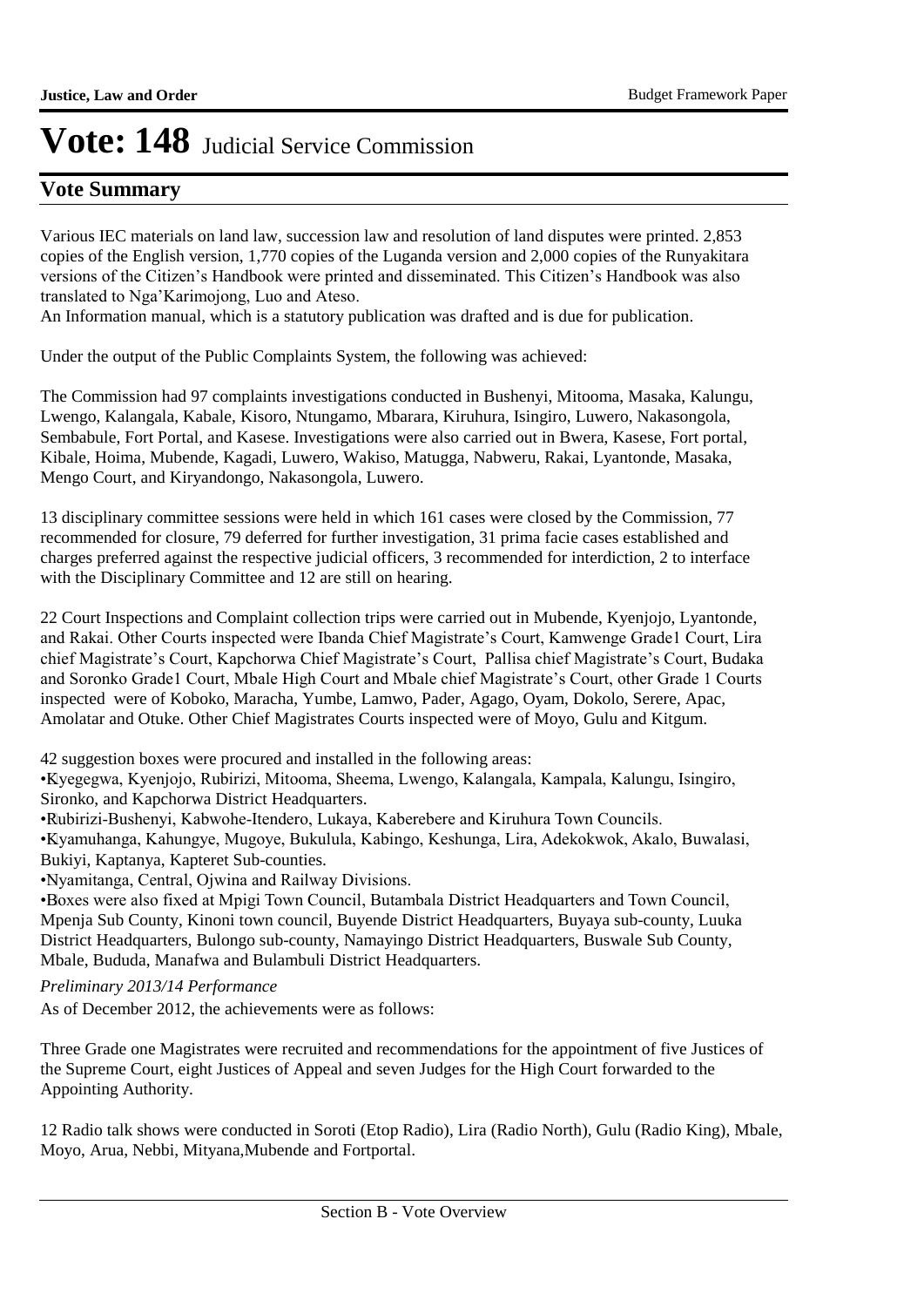### **Vote Summary**

A focus group discussion as part of the research into the administration of justice with particular emphasis on Access to Justice was held.

One Performance Management workshop targeting Registrars and Chief Magistrates in the Kampala area was held.

800 copies of the Luo Citizens' Handbook were printed and plates secured.

19,000 brochures and charts on Land Law, Succession Law and Resolution of Land disputes were printed.

Two Impact assessment exercises were conducted in the Districts of Kayunga, Jinja, Kiboga and Hoima.

12 Disciplinary Committee sessions were held. Six complaints investigations exercises were conducted in Tororo, Nagongera, Busia, Iganga, Kamuli, Mayuge, Lyantonde, Lwengo, Rakai, Kapchorwa, Bukwo, Sironko, Soroti, Kaberamaido, and Bukedea.

12 Court Inspections and complaint collection trips were carried out in Mbale, Paliisa, Budaka, Masaka, Sembabule, Rakai, Mubende, Kyenjojo, Fortportal, Jinja, Mayuge, Mukono, Nabweru, Kapchorwa, Soroti and Nakawa. Suggestion boxes were also installed in Tororo, Busia, Kapchorwa, Bukwo, Sironko, Amuria, Kaberamaido, Iganga and Mayuge.

Five trips for installation of Suggestion Boxes were carried out in Tororo and Busia, Kapchorwa, Bukwo, Sironko and Amuria, Kaberamaido,Iganga and Mayuge, Bundibbugyo and Ntoroko, Nakaseke, Luwero and Nakasongola and in Mukona and Kayunga.

01 Sensitisation seminar on Suggestion boxes was held in mpigi; 01 Toll free line was procured;

#### **Table V2.1: Past and 2014/15 Key Vote Outputs\***

| <i>Vote, Vote Function</i><br><b>Key Output</b>    | <b>Approved Budget and</b><br><b>Planned outputs</b>                                                                                                                                                               | 2013/14<br><b>Spending and Outputs</b><br><b>Achieved by End Dec</b>                                                                                                                                                                                                                                                                                                                                                                                                                                                                                                                                                  | 2014/15<br><b>Proposed Budget and</b><br><b>Planned Outputs</b>                                                                                                                                       |
|----------------------------------------------------|--------------------------------------------------------------------------------------------------------------------------------------------------------------------------------------------------------------------|-----------------------------------------------------------------------------------------------------------------------------------------------------------------------------------------------------------------------------------------------------------------------------------------------------------------------------------------------------------------------------------------------------------------------------------------------------------------------------------------------------------------------------------------------------------------------------------------------------------------------|-------------------------------------------------------------------------------------------------------------------------------------------------------------------------------------------------------|
| <b>Vote: 148 Judicial Service Commission</b>       |                                                                                                                                                                                                                    |                                                                                                                                                                                                                                                                                                                                                                                                                                                                                                                                                                                                                       |                                                                                                                                                                                                       |
|                                                    | Vote Function: 1258 Recruitment, Discipline, Research & Civic Education                                                                                                                                            |                                                                                                                                                                                                                                                                                                                                                                                                                                                                                                                                                                                                                       |                                                                                                                                                                                                       |
| Output: 125801                                     |                                                                                                                                                                                                                    |                                                                                                                                                                                                                                                                                                                                                                                                                                                                                                                                                                                                                       |                                                                                                                                                                                                       |
| Description of Outputs:<br>Performance Indicators: | Number of Judicial Officers<br>recruited depending on the<br>submissions made by the<br>Judiciary, Confirmations of<br>Judicial officers due for<br>confirmation made, Training of<br>Judicial Officers undertaken | Four (4) Acting Justices of the<br>Supreme Court were appointed.<br>Advert for positions of the Chief submissions made by the<br>Judge and Judge of the<br>Industrial court were run. The<br>advert also included the<br>positions of the Chief Registrar,<br>Deputy Registrar, Principal<br>Magistrate and Magistrate<br>Grade One.26 Magistrates<br>Grade One were confirmed in<br>service, one magistrate grade<br>two and one magistrate grade<br>one were retrospectvely<br>confirmed in service. Three<br>shortlisting meetings were held.<br>One public notice as advertfor<br>dismissed magistrate was placed | <b>Number of Judicial Officers</b><br>recruited depending on the<br><b>Judiciary, Confirmations of</b><br>Judicial officers due for<br>confirmation made, Training of<br>Judicial Officers undertaken |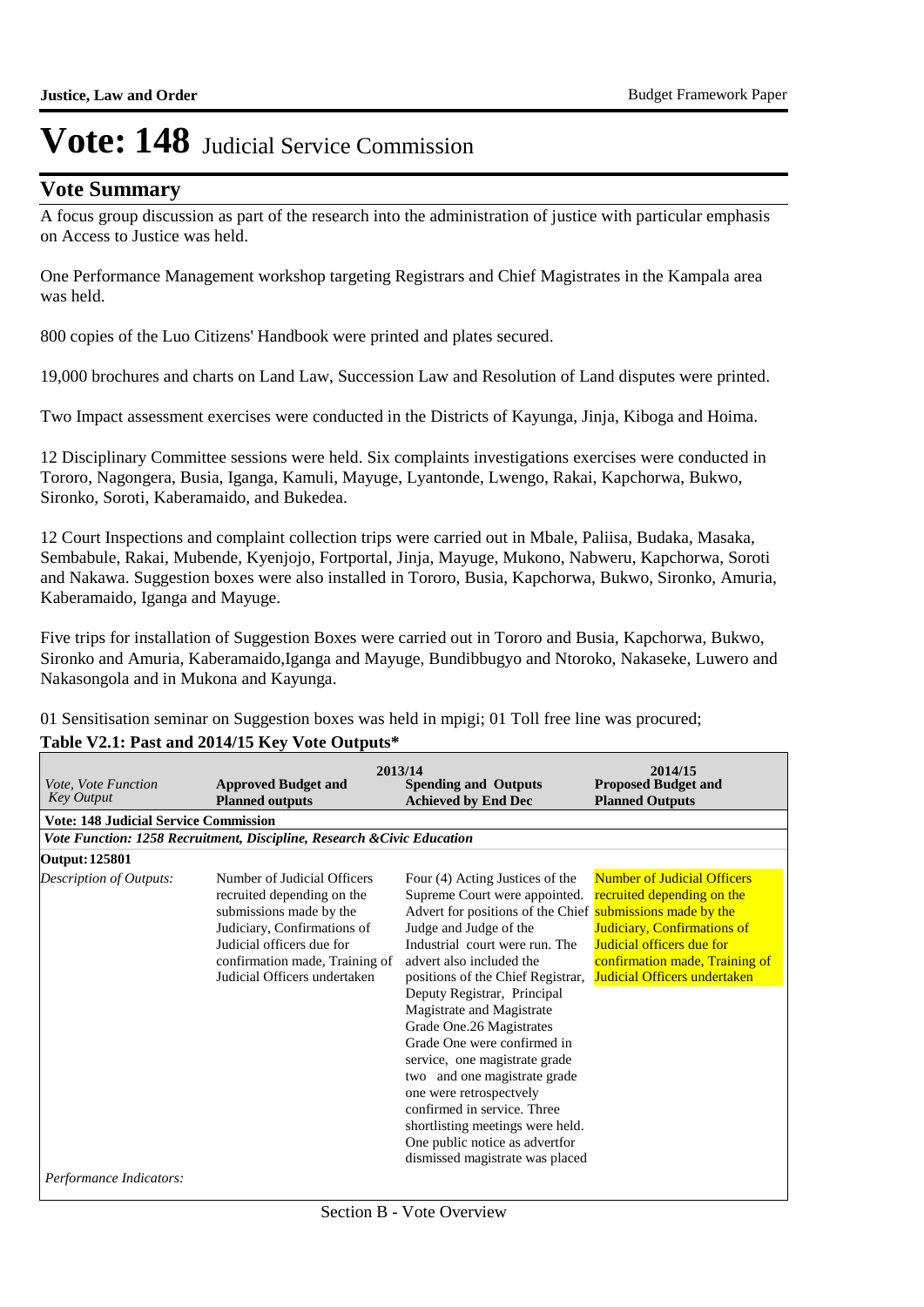## **Vote Summary**

| Vote, Vote Function<br><b>Key Output</b>                                              | <b>Approved Budget and</b><br><b>Planned outputs</b>                       |       | 2013/14<br><b>Spending and Outputs</b><br><b>Achieved by End Dec</b>                                                                                                                                                                                                                                                                                                                                                                                                                                                                                                                                                                                                                                   |       | 2014/15<br><b>Proposed Budget and</b><br><b>Planned Outputs</b>            |       |
|---------------------------------------------------------------------------------------|----------------------------------------------------------------------------|-------|--------------------------------------------------------------------------------------------------------------------------------------------------------------------------------------------------------------------------------------------------------------------------------------------------------------------------------------------------------------------------------------------------------------------------------------------------------------------------------------------------------------------------------------------------------------------------------------------------------------------------------------------------------------------------------------------------------|-------|----------------------------------------------------------------------------|-------|
| Average time taken to make                                                            | 4 months                                                                   |       | $\overline{4}$                                                                                                                                                                                                                                                                                                                                                                                                                                                                                                                                                                                                                                                                                         |       | 4 months                                                                   |       |
| recommendations for<br>appointment of judges to the<br>President                      |                                                                            |       |                                                                                                                                                                                                                                                                                                                                                                                                                                                                                                                                                                                                                                                                                                        |       |                                                                            |       |
| Average time takeb to recruit 3 months<br>judicial officers up to Chief<br>Magistrate |                                                                            |       | 3                                                                                                                                                                                                                                                                                                                                                                                                                                                                                                                                                                                                                                                                                                      |       | 3 months                                                                   |       |
| Output Cost: UShs Bn:                                                                 |                                                                            | 0.374 | UShs Bn:                                                                                                                                                                                                                                                                                                                                                                                                                                                                                                                                                                                                                                                                                               | 0.064 | <b>UShs Bn:</b>                                                            | 0.345 |
| Output: 125802                                                                        | <b>Public Complaints System</b>                                            |       |                                                                                                                                                                                                                                                                                                                                                                                                                                                                                                                                                                                                                                                                                                        |       |                                                                            |       |
| Description of Outputs:                                                               | Number of complaints received<br>investigated.                             |       | Seven (7) Disciplinary<br>Committee meetings held. The<br>3 extra meetings were facilitated                                                                                                                                                                                                                                                                                                                                                                                                                                                                                                                                                                                                            |       | Number of complaints received<br>investigated.                             |       |
|                                                                                       | Number of cases investigated<br>concluded by the Disciplinary<br>Committee |       | by JLOS. The results of the DC<br>meetings include dismisal from<br>service of one Grade One<br>Magistrate and the lifting of the                                                                                                                                                                                                                                                                                                                                                                                                                                                                                                                                                                      |       | Number of cases investigated<br>concluded by the Disciplinary<br>Committee |       |
|                                                                                       | 24 trips for court inspections<br>undertaken                               |       | interdiction of two Grade two<br>magistrates on full pay. The<br>other cases considered were for                                                                                                                                                                                                                                                                                                                                                                                                                                                                                                                                                                                                       |       | 24 trips for court inspections<br>undertaken                               |       |
|                                                                                       | 20 Suggestion boxes procured<br>and installed in new areas                 |       | mention, hearing and some for<br>discussion. A few were for                                                                                                                                                                                                                                                                                                                                                                                                                                                                                                                                                                                                                                            |       | 20 Suggestion boxes procured<br>and installed in new areas                 |       |
| Performance Indicators:                                                               |                                                                            |       | plea.<br>Prosecution witnesses were<br>facilitated and promptly paid<br>during the quarter.<br>Two investigation teams were<br>constituted and one team<br>carried the investigations in the<br>districts of Hoima, Kiboga,<br>Nabweru and Kira. In Kiboga<br>town council and Bukomero<br>subcounty, the teams interacted<br>with the Chief Admnistrative<br>officers. The sugestion boxes in<br>the area were strategically<br>positioned but there were no<br>complaints in the boxes. Some<br>judicial officers were doing<br>their work well.<br>Two teams were constituted and<br>carried out court inpections in<br>Bugembe, Kamuli, Kiira,<br>Kyenjojo, Mubende, kyegegwa<br>and Mengo courts. |       |                                                                            |       |
| Proportion of registered                                                              | 50%                                                                        |       | 50                                                                                                                                                                                                                                                                                                                                                                                                                                                                                                                                                                                                                                                                                                     |       | 50%                                                                        |       |
| complaints investigated                                                               |                                                                            |       |                                                                                                                                                                                                                                                                                                                                                                                                                                                                                                                                                                                                                                                                                                        |       |                                                                            |       |
| Proportion of investigated<br>cases disposed off(Disposal<br>Rate)                    | 75%                                                                        |       | 67                                                                                                                                                                                                                                                                                                                                                                                                                                                                                                                                                                                                                                                                                                     |       | 75%                                                                        |       |
| Output Cost: UShs Bn:                                                                 |                                                                            | 0.504 | UShs Bn:                                                                                                                                                                                                                                                                                                                                                                                                                                                                                                                                                                                                                                                                                               | 0.133 | <b>UShs Bn:</b>                                                            | 0.545 |
| <b>Output: 125803</b>                                                                 |                                                                            |       | Public awareness and participation in justice administration                                                                                                                                                                                                                                                                                                                                                                                                                                                                                                                                                                                                                                           |       |                                                                            |       |
| Description of Outputs:                                                               | 36 radio talk shows in various<br>regional centres                         |       | 8 radio talk shows held in<br>Mityana, Fort Portal, Kanungu                                                                                                                                                                                                                                                                                                                                                                                                                                                                                                                                                                                                                                            |       | 16 radio talk shows in various<br>regional centres                         |       |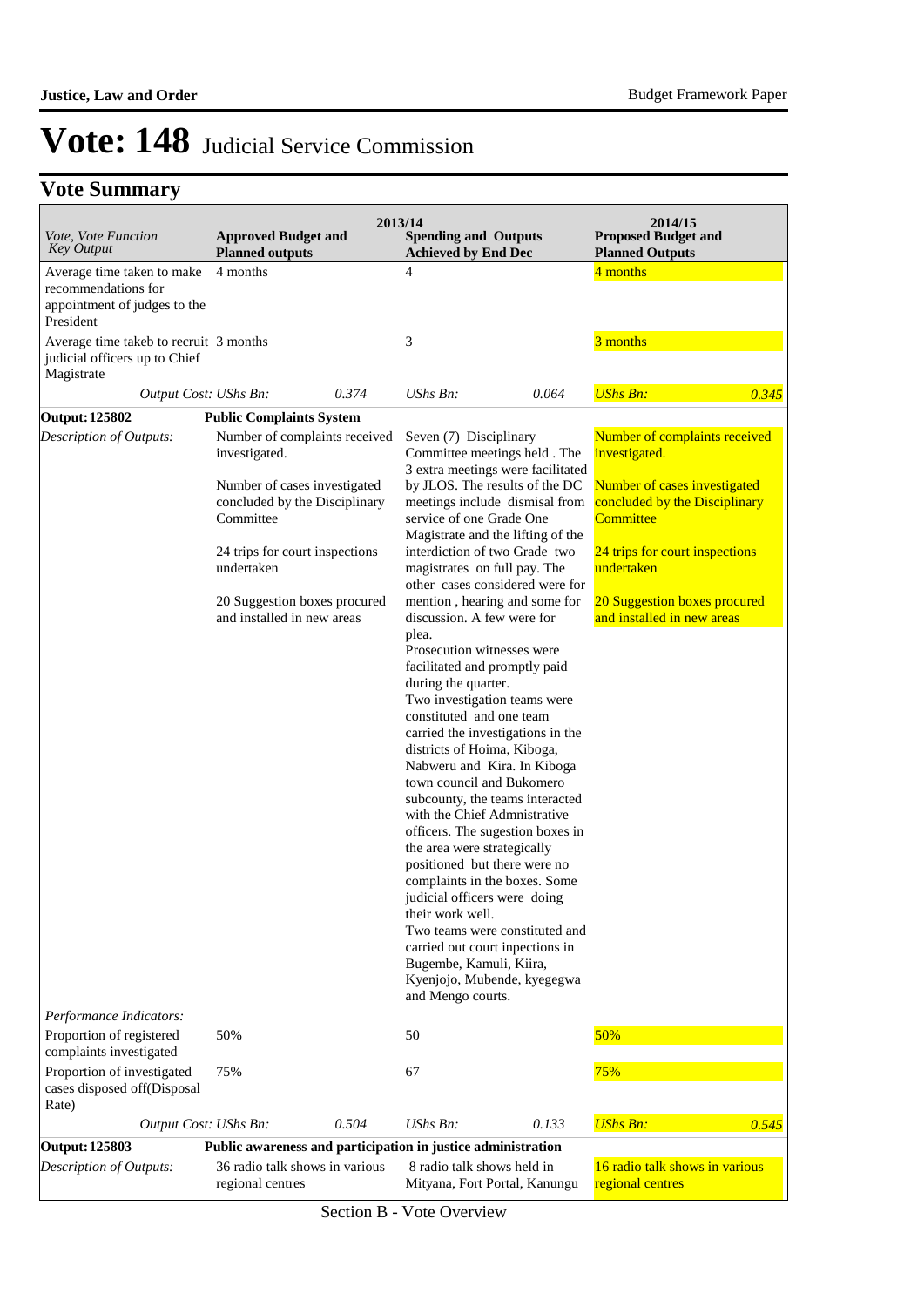### **Vote Summary**

| Vote, Vote Function<br><b>Key Output</b>                     | <b>Approved Budget and</b><br><b>Planned outputs</b>                                                                                                                       | 2013/14 | <b>Spending and Outputs</b><br><b>Achieved by End Dec</b>                                                                                               |       | 2014/15<br><b>Proposed Budget and</b><br><b>Planned Outputs</b>                                                                                                          |       |
|--------------------------------------------------------------|----------------------------------------------------------------------------------------------------------------------------------------------------------------------------|---------|---------------------------------------------------------------------------------------------------------------------------------------------------------|-------|--------------------------------------------------------------------------------------------------------------------------------------------------------------------------|-------|
|                                                              | 4,000 copies of the Citizens<br>Handbook will be printed in<br>English, Luganda, Ateso,<br>Swahilli, Nga'Karimojong, Luo<br>and Runyakitara.<br>4 subcounty workshops held |         | Kabale, Bukedea, Tororo, Kamuli<br>and Jinja.<br>384 Citizens hand books<br>printed in Swahili<br>One performance Manegement<br>workshop held in Masaka |       | 1538 copies of the Citizens<br>Handbook will be printed.<br>2 subcounty workshops held<br>2 Performance Manegement<br><b>Workshops hel for Judicial</b><br>Officers held |       |
|                                                              | Forum for Judicial Officers held                                                                                                                                           |         |                                                                                                                                                         |       |                                                                                                                                                                          |       |
| Performance Indicators:<br>Number of sub counties<br>covered | 4                                                                                                                                                                          |         | 4                                                                                                                                                       |       | $\overline{4}$                                                                                                                                                           |       |
| Number of radio talk shows<br>conducted                      | 36                                                                                                                                                                         |         | 4                                                                                                                                                       |       | 36                                                                                                                                                                       |       |
| Output Cost: UShs Bn:                                        |                                                                                                                                                                            | 0.425   | $UShs$ $Bn$ :                                                                                                                                           | 0.119 | <b>UShs Bn:</b>                                                                                                                                                          | 0.425 |
| <b>Vote Function Cost</b>                                    | <b>UShs Bn:</b>                                                                                                                                                            |         | 2.293 UShs Bn:                                                                                                                                          |       | 0.974 <i>UShs Bn:</i>                                                                                                                                                    | 2.461 |
| <b>Cost of Vote Services:</b>                                | UShs $Bn$ :                                                                                                                                                                |         | $2.250$ UShs Bn:                                                                                                                                        |       | $0.974$ UShs Bn:                                                                                                                                                         | 2.461 |

*\* Excluding Taxes and Arrears*

#### *2014/15 Planned Outputs*

Under Vote Function Output of Recruitment of Judicial Officers, the outputs for FY 2014/15 is as follows:

At least 75% of Judicial Officers recruited depending on the submissions made by the Judiciary within a period of four months; 80% confirmations of judicial officers made depending on the submissions made by the Judiciary; job adverts run; recruitment sessions undertaken.

For the vote function of Administrative and Human Resource Support, the planned outputs are as follows: One news paper supplement run; JSC Annual workplan and budget developed; Annual Review workshop held; 12 M&E exercises undertaken; 4 staff trained in short term courses; 1000 copies of the Annual Report printed and disseminated; HIV/AIDS workplace policy mainstreamed in JSC activities; 2 Staff facilitated to attend professional bodies' Conferences; New JSC staff inducted into the Commission; Staff uniforms and corporate wear procured and general support to JSC provided; Internet services paid for; JSC website mantained;IFMS infrastructure mantained; Garbage collected; Anti virus procured; staff party held; Financial Statement prepared and submitted.

Under Programme 2, the planned outputs for the vote function of Public Awareness and Participation in Administration of Justice are as follows:

18 Radio Talk shows in the regional centres around the country held.

1538 copies of the Citizen's Handbook printed on law and administration of Justice ; 3 regional performance workshops held, two prison in mates workshops held in Mbarara and Arua.

Under Programme 3, Planning,Research and Inspection, the following are the planned Outputs: 10 disciplinary cases disposed off monthly at a disposal rate of 75%; 4 trips for court inspection and complaints collection; carried out 3 investigations trips carried out; implemented; One workshop to sensitise the public on the public complaits system carried out; 16 disciplinary committee meetings held.

#### **Table V2.2: Past and Medium Term Key Vote Output Indicators\***

| $V_{\alpha}$ $E_{\alpha}$ $E_{\alpha}$ $V_{\alpha}$ $V_{\alpha}$ | 2013/14<br>$201212$       | <b>MTEF Projections</b> |
|------------------------------------------------------------------|---------------------------|-------------------------|
|                                                                  | Section B - Vote Overview |                         |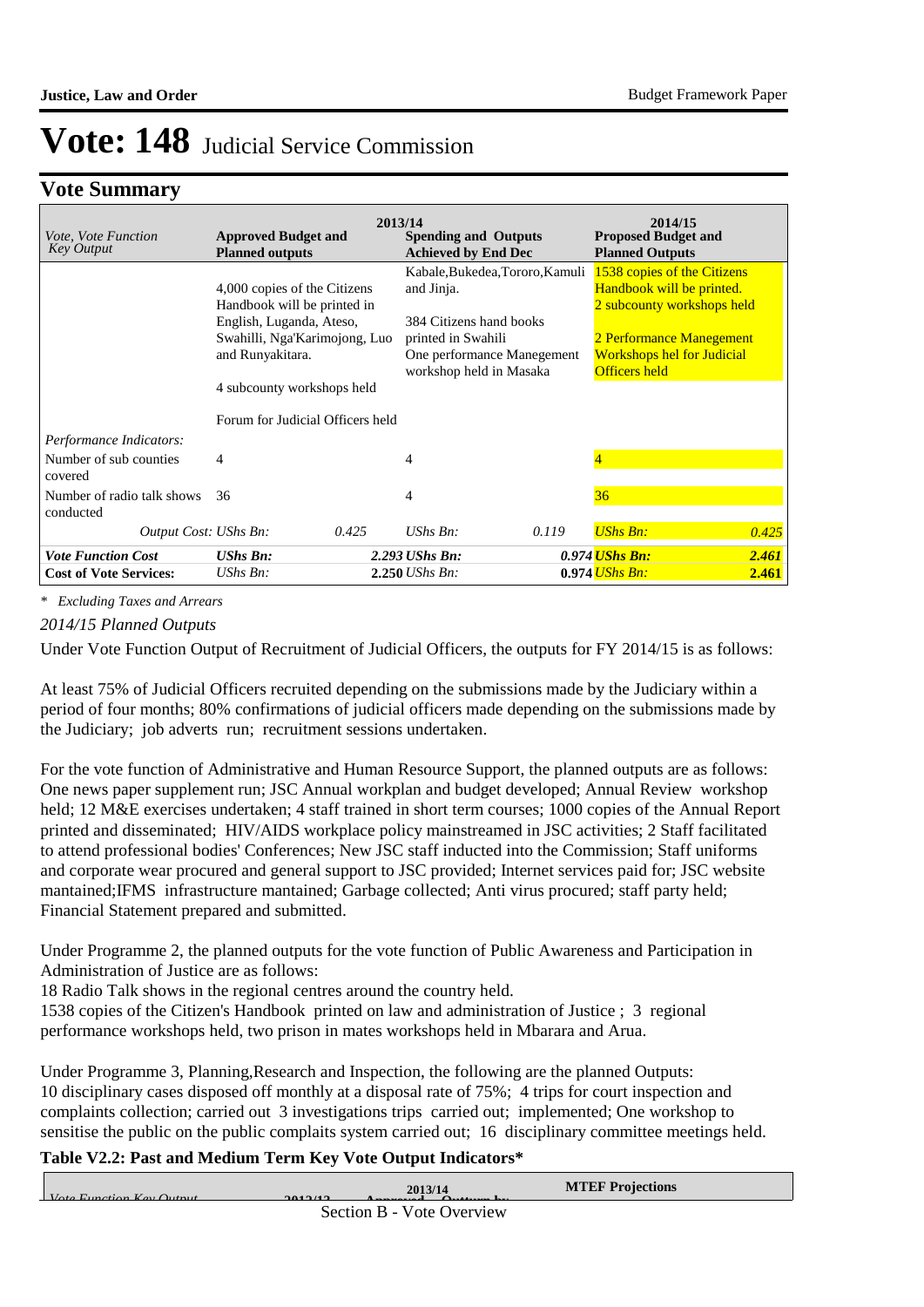### **Vote Summary**

| үөн гипсион кеу өшриг<br><b>Indicators and Costs:</b>                  | 201 <i>2</i> /19<br>Outturn | Approveu<br>Plan | uurn vv<br><b>End Dec</b> | 2014/15  | 2015/16 | 2016/17 |  |  |  |  |  |
|------------------------------------------------------------------------|-----------------------------|------------------|---------------------------|----------|---------|---------|--|--|--|--|--|
| <b>Vote: 148 Judicial Service Commission</b>                           |                             |                  |                           |          |         |         |  |  |  |  |  |
| Vote Function:1258 Recruitment, Discipline, Research & Civic Education |                             |                  |                           |          |         |         |  |  |  |  |  |
| Average time takeb to recruit judicial                                 |                             | 3 months         | $\overline{3}$            | 3 months | 3       | 3       |  |  |  |  |  |
| officers up to Chief Magistrate                                        |                             |                  |                           |          |         |         |  |  |  |  |  |
| Average time taken to make                                             |                             | 4 months         | 4                         | 4 months | 4       |         |  |  |  |  |  |
| recommendations for appointment of                                     |                             |                  |                           |          |         |         |  |  |  |  |  |
| judges to the President                                                |                             |                  |                           |          |         |         |  |  |  |  |  |
| Proportion of investigated cases                                       |                             | 75%              | 67                        | 75%      | 75      | 75      |  |  |  |  |  |
| disposed off(Disposal Rate)                                            |                             |                  |                           |          |         |         |  |  |  |  |  |
| Proportion of registered complaints                                    |                             | 50%              | 50                        | 50%      | 50      | 50      |  |  |  |  |  |
| investigated                                                           |                             |                  |                           |          |         |         |  |  |  |  |  |
| Number of radio talk shows                                             |                             | 36               | 4                         | 36       |         |         |  |  |  |  |  |
| conducted                                                              |                             |                  |                           |          |         |         |  |  |  |  |  |
| Number of sub counties covered                                         |                             | 4                |                           |          |         |         |  |  |  |  |  |
| <b>Vote Function Cost (UShs bn)</b>                                    | 2.061                       | 2.250            | 0.974                     | 2.461    | 2.620   | 3.189   |  |  |  |  |  |
| <b>Cost of Vote Services (UShs Bn)</b>                                 | 2.061                       | 2.250            | 0.974                     | 2.461    | 2.620   | 3.189   |  |  |  |  |  |

#### *Medium Term Plans*

In the medium term, the Commission will continue to implement programmes to achieve better results in the three result areas of Recruitement, Discipline, Research and Civic Education. The Commission will continue to ensure timely recruitment of Judges and other Judicial officers.This programme will be enhanced by having a recruitment plan that is revised regularly in consultation with the judicialy and other bodies that rely on the commission to appoint their staff. Local leaders will be sensitised on the public complaints system fo make it more effective. The commission also plans to establish and train Civic Education Committees in 15 pilot district. The capacity of the commission will be strengthened to deliver on its mandate through effective support services and effective monitoring and evaluation.

#### **(ii) Efficiency of Vote Budget Allocations**

JSC will continue to increase efficiency by improving the already established systems. Workshops will be held to sensitise the people and especially local leaders on the public complaints system (the use of suggestion boxes). On civic education, radio talk shows that deliver more information than subcounty workshops will be more emhasised. More effort will be put on strengthening monitoring and evaluation activities as well as strengthening the Policy Planning Unit and the internal audt.

#### **Table V2.3: Allocations to Key Sector and Service Delivery Outputs over the Medium Term**

|                                 | $(i)$ Allocation (Shs Bn) |     |                                 | $(ii)$ % Vote Budget |          |                                 |                   |
|---------------------------------|---------------------------|-----|---------------------------------|----------------------|----------|---------------------------------|-------------------|
| <b>Billion Uganda Shillings</b> |                           |     | 2013/14 2014/15 2015/16 2016/17 |                      |          | 2013/14 2014/15 2015/16 2016/17 |                   |
| <b>Key Sector</b>               |                           | 1.3 | 1.4                             | 58.0%                | $53.4\%$ |                                 | $55.0\%$ $52.9\%$ |
| Service Delivery                |                           |     | $\overline{1.4}$                | 58.0%                | $53.4\%$ | $55.0\%$                        | 52.9%             |

The Directorate of EPA will change its approach in delivering their information to the public thru radio talk shows. The talk shows will be concentrated on one radio station in each quarter twice each months in a region. The costs for the talk shows will therefore be according to each region to be covered.This has been estimated at shs. 12.6 million . The performance management workshops will also be regionally organised and will involve 100 judicial officers per region and each will be attended by three JSC commissioners. Each regional workshop is estimated to cost shs. 55.8 m. For investigations in PRI , the cost will be based on the investigative teams. Three teams will be set up per quarter at an estimated cost of shs. 5.6 per team.

#### **Table V2.4: Key Unit Costs of Services Provided and Services Funded (Shs '000)**

| <b>Unit Cost</b>   | Actual  | <b>Planned</b> | <b>Actual</b> | <b>Proposed</b> | <b>Costing Assumptions and Reasons for</b> |
|--------------------|---------|----------------|---------------|-----------------|--------------------------------------------|
| <b>Description</b> | 2012/13 | 2013/14        | by Sept       | 2014/15         | any Changes and Variations from Plan       |
|                    |         |                |               |                 |                                            |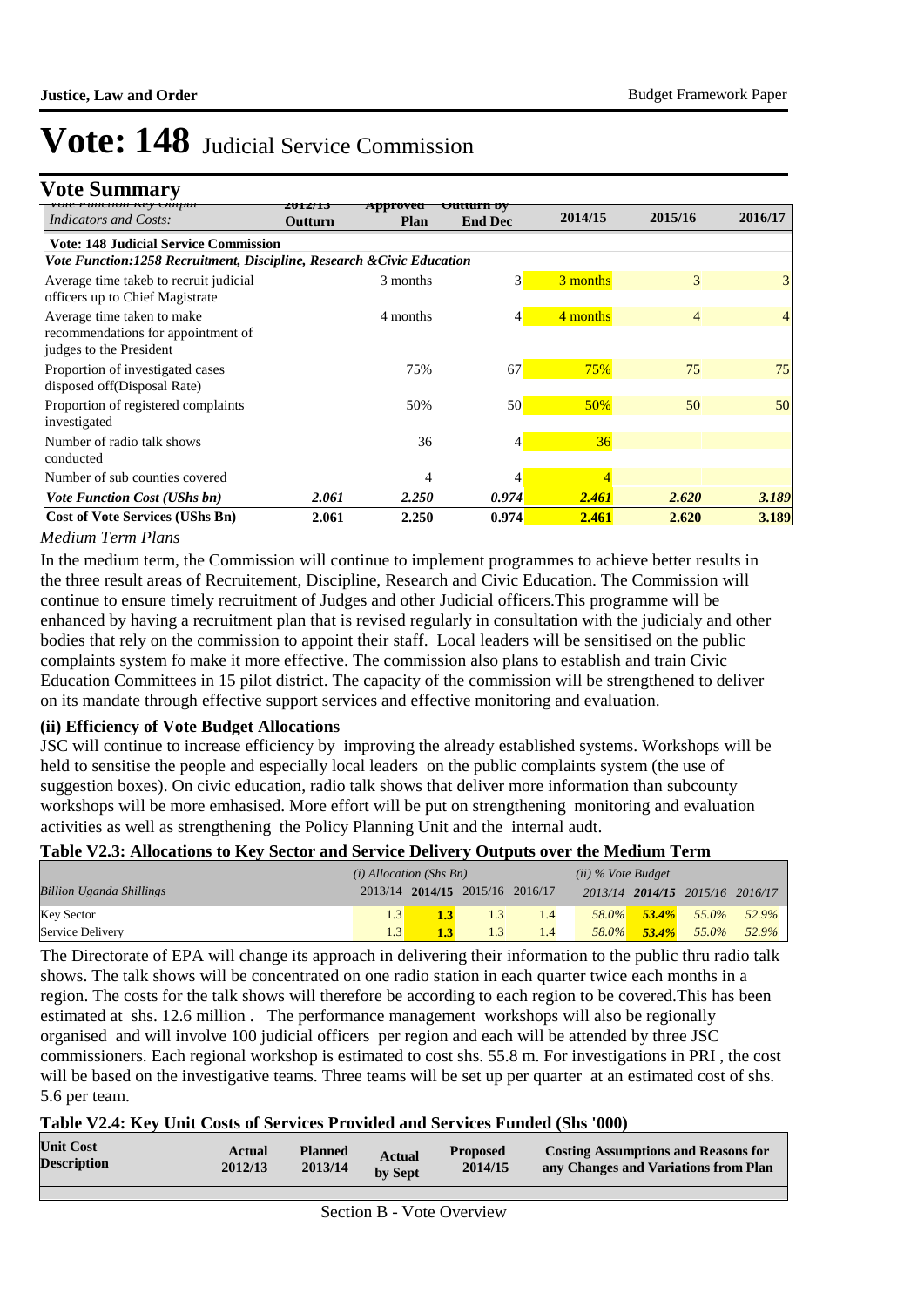## **Vote Summary**

| <b>Unit Cost</b><br><b>Description</b>                                     | Actual<br>2012/13 | <b>Planned</b><br>2013/14 | <b>Actual</b><br>by Sept | <b>Proposed</b><br>2014/15 | <b>Costing Assumptions and Reasons for</b><br>any Changes and Variations from Plan                                                             |
|----------------------------------------------------------------------------|-------------------|---------------------------|--------------------------|----------------------------|------------------------------------------------------------------------------------------------------------------------------------------------|
|                                                                            |                   |                           |                          |                            |                                                                                                                                                |
| Vote Function: 1258 Recruitment, Discipline, Research & Civic Education    |                   |                           |                          |                            |                                                                                                                                                |
| Radio talkshows                                                            | 750               | 2,000                     |                          |                            |                                                                                                                                                |
| Field research surveys                                                     |                   | 16,000                    |                          |                            |                                                                                                                                                |
| Court Inspections                                                          |                   | 1,080                     |                          |                            |                                                                                                                                                |
| Cost of concluding a<br>disciplinary case<br>against a Judicial<br>Officer | $\Omega$          | 3,705                     |                          |                            | Fuel prices remain constant                                                                                                                    |
| Citizens' Handbooks                                                        | $\Omega$          | 11                        |                          |                            | It is assumed that the costs of printing<br>remain constant throughout the year                                                                |
| Average cost of a<br>Recruitment session of<br>Judicial Officers           | $\Omega$          | 4,667                     |                          |                            | This cost covers the activity from the time<br>of submission of the request by the<br>Judiciary to the time a Judicial Officer is<br>recriuted |

#### **(iii) Vote Investment Plans**

Over the medium term,it is expected that the capital development item will inrease fom the current 28 million to 30 million in 2014/15 then 2015/16. However these inreaments are so insignificant given thr current level of the Commissions challenges The Capital budget needs a signifigant increament to cater for items like vehicles to boost the commissions efficiency and effectiveness.

#### **Table V2.5: Allocations to Capital Investment over the Medium Term**

|                                           | $(i)$ Allocation (Shs Bn) |     |                                 | $(ii)$ % Vote Budget |               |           |                                 |           |
|-------------------------------------------|---------------------------|-----|---------------------------------|----------------------|---------------|-----------|---------------------------------|-----------|
| <b>Billion Uganda Shillings</b>           |                           |     | 2013/14 2014/15 2015/16 2016/17 |                      |               |           | 2013/14 2014/15 2015/16 2016/17 |           |
| Consumption Expendture (Outputs Provided) | 2.2                       | 2.2 | 2.2                             | 2.4                  | 98.8%         | $90.3\%$  | 91.4%                           | $90.1\%$  |
| Investment (Capital Purchases)            | 0.0                       | 0.2 | 0.2                             | 0.3                  | $1.2\%$       | 9.7%      | 8.6%                            | 9.9%      |
| <b>Grand Total</b>                        | 2.3                       | 2.5 | 2.4                             | 2.7                  | <b>100.0%</b> | $100.0\%$ | $100.0\%$                       | $100.0\%$ |

N/A:

#### **Table V2.6: Major Capital Investments**

#### **(iv) Vote Actions to improve Priority Sector Outomes**

The JSC will develop a comunication strategy that is urgently needed to determine the best way of reaching out to all Ugandans in an effective and efficient manner and makes JSC accesible

#### **Table V2.7: Priority Vote Actions to Improve Sector Performance**

|                                                                                                                                                                                   | TWOLE $\overline{1}$ and $\overline{1}$ and $\overline{1}$ are the computational control $\overline{1}$ and $\overline{1}$ and $\overline{1}$                                                                                            |                          |                                                                                                                             |  |  |  |  |  |
|-----------------------------------------------------------------------------------------------------------------------------------------------------------------------------------|------------------------------------------------------------------------------------------------------------------------------------------------------------------------------------------------------------------------------------------|--------------------------|-----------------------------------------------------------------------------------------------------------------------------|--|--|--|--|--|
| 2013/14 Planned Actions:                                                                                                                                                          | 2013/14 Actions by Sept:                                                                                                                                                                                                                 | 2014/15 Planned Actions: | <b>MT Strategy:</b>                                                                                                         |  |  |  |  |  |
| Sector Outcome 1: Strenghtened legal and policy frameworks for JLOS operations and national development                                                                           |                                                                                                                                                                                                                                          |                          |                                                                                                                             |  |  |  |  |  |
|                                                                                                                                                                                   | Vote Function: 12.58 Recruitment, Discipline, Research & Civic Education                                                                                                                                                                 |                          |                                                                                                                             |  |  |  |  |  |
| VF Performance Issue:<br>justice                                                                                                                                                  | Inadequate public awareness on matters concerning Law and Due Process and the adminitration of                                                                                                                                           |                          |                                                                                                                             |  |  |  |  |  |
| More emphasis to be put on<br>radio programmes which<br>deliver better on civic<br>education.<br>More involving programmes<br>like drama productions to be<br>taken to districts. | A presidential directive to pay<br>commissioners retainer<br>allowance is due for<br>implementation in the FY<br>$2013/2014$ . Proposal for the<br>appointment of the 9th<br>member of the Commission to<br>be submitted to overcome the |                          | Increase contact with the<br>general public in relation to<br>the sensitization campaigns<br>and also source for more funds |  |  |  |  |  |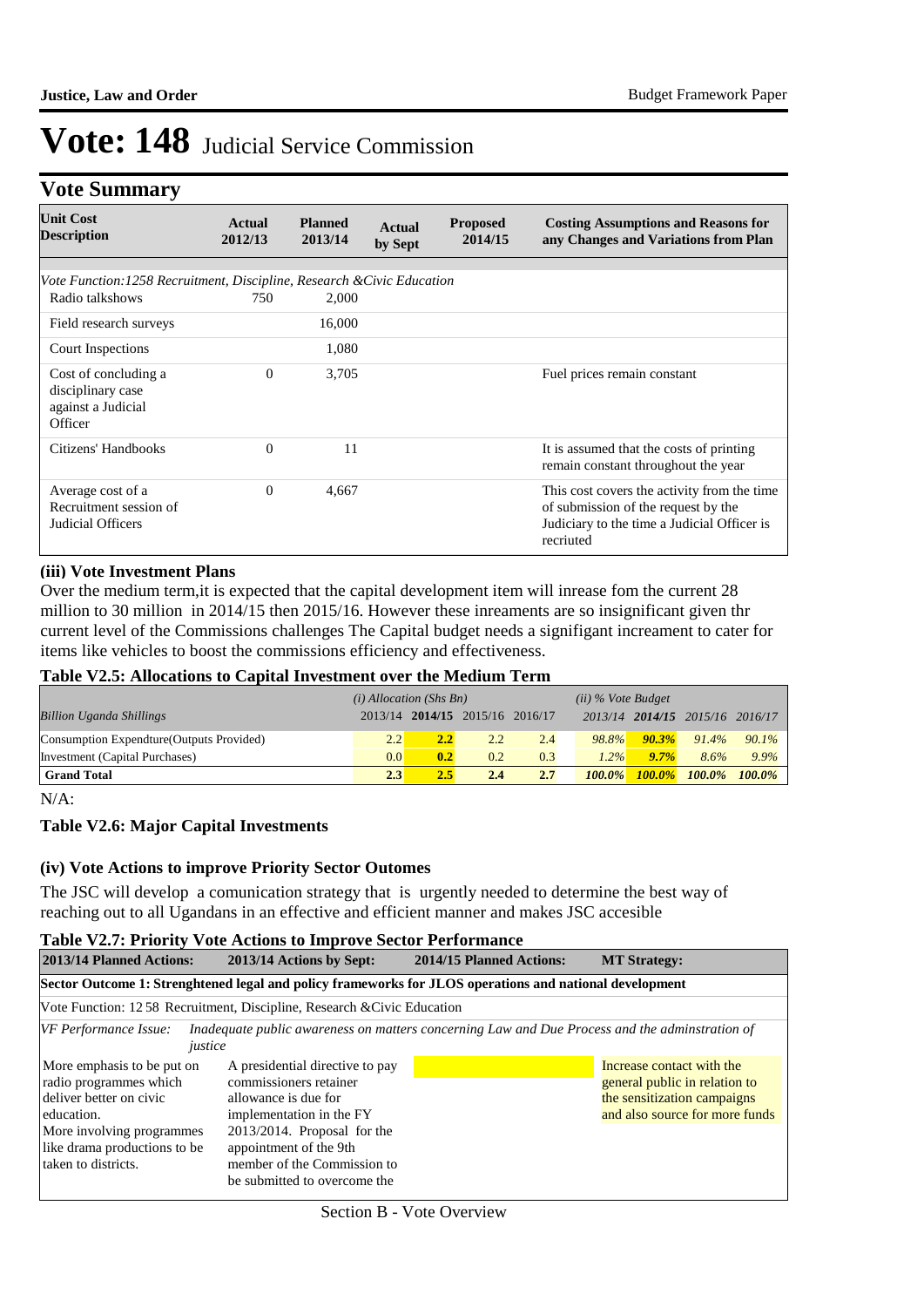### **Vote Summary**

| 2013/14 Planned Actions:                                                                                                                                            | 2013/14 Actions by Sept:                                                                                                                           | 2014/15 Planned Actions: | <b>MT Strategy:</b>                                                                                  |
|---------------------------------------------------------------------------------------------------------------------------------------------------------------------|----------------------------------------------------------------------------------------------------------------------------------------------------|--------------------------|------------------------------------------------------------------------------------------------------|
|                                                                                                                                                                     | challengeof the quorum in<br>Commission and DC meetings                                                                                            |                          |                                                                                                      |
|                                                                                                                                                                     | Sector Outcome 2: Access to JLOS services particularly for the vulnerable persons enhanced                                                         |                          |                                                                                                      |
|                                                                                                                                                                     | Vote Function: 12 58 Recruitment, Discipline, Research & Civic Education                                                                           |                          |                                                                                                      |
| <b>VF Performance Issue:</b><br>complaints                                                                                                                          | Limited public feedback mechanisms in the justice administration system especially relating to public                                              |                          |                                                                                                      |
| Continue with the<br>Strengthened regular court<br>inspections and opening of<br>sensitisation seminars about<br>the public complaints system.<br>suggestion boxes. |                                                                                                                                                    |                          | Increase access to the Public<br>Complaints System by the<br>Public and also lobby for more<br>funds |
| Full implementation of the<br><b>Automated Public Complaints</b><br>System.                                                                                         |                                                                                                                                                    |                          |                                                                                                      |
|                                                                                                                                                                     | Sector Outcome 3: Observance of Human rights and accountability promoted                                                                           |                          |                                                                                                      |
|                                                                                                                                                                     | Vote Function: 12 58 Recruitment, Discipline, Research & Civic Education                                                                           |                          |                                                                                                      |
| <b>VF Performance Issue:</b>                                                                                                                                        | Part time membership of the Commission greatly impacts on the ability of the Commission to perform<br>its functions.                               |                          |                                                                                                      |
| Introduce retainer allowances<br>to enable regular Commission<br>Disciplinary Committee<br>meetings.                                                                | Civic education programmes<br>have been intensified by the<br>commission to educate the<br>public on their rights and<br>administration of Justice |                          | Propose an amendment to the<br><b>Salaries and Allowances</b><br>(Specified) Officers Act 1999.      |
| Propose an amendment for at<br>least two members to be full<br>time.                                                                                                |                                                                                                                                                    |                          |                                                                                                      |

## *V3 Proposed Budget Allocations for 2014/15 and the Medium Term*

*This section sets out the proposed vote budget allocations for 2014/15 and the medium term, including major areas of expenditures and any notable changes in allocations.* 

#### **Table V3.1: Past Outturns and Medium Term Projections by Vote Function\***

|                                                          |                           | 2013/14                |                             | <b>MTEF Budget Projections</b> |         |         |
|----------------------------------------------------------|---------------------------|------------------------|-----------------------------|--------------------------------|---------|---------|
|                                                          | 2012/13<br><b>Outturn</b> | Appr.<br><b>Budget</b> | Spent by<br><b>End Sept</b> | 2014/15                        | 2015/16 | 2016/17 |
| <b>Vote: 148 Judicial Service Commission</b>             |                           |                        |                             |                                |         |         |
| 1258 Recruitment, Discipline, Research & Civic Education |                           | 2.250                  | 0.486                       | 2.461                          | 2.620   | 3.189   |
| Total for Vote:                                          | 2.061                     | 2.250                  | 0.486                       | 2.461                          | 2.620   | 3.189   |

#### **(i) The Total Budget over the Medium Term**

The total resource allocation from 2013/14 has been .78billion for wage, 1.44 billion for recurrent and 0.03billion for capital development. This trend will continue in 2014/15 making it a total of sh. 2.25 billion . The commision requires an inrease in this ceiling to finance its activities to a more reasonable level.

#### **(ii) The major expenditure allocations in the Vote for 2014/15**

The major expenditure allocation with the JSC are as follows:

Recruitment of Judicial Officers; holding Commission meetings and Disciplinary Committee meetings; printing and publishing IEC materials; travel inland which involves M&E trips, undertaking impact assessment of the Civic Education programme and collecting public complaints from the districts. The other major items are the staff allowances, advertising through print media and radio talk shows, supply of goods & services, maintenance of the aging fleet of vehicles and purchase of fuel.

#### **(iii) The major planned changes in resource allocations within the Vote for 2014/15**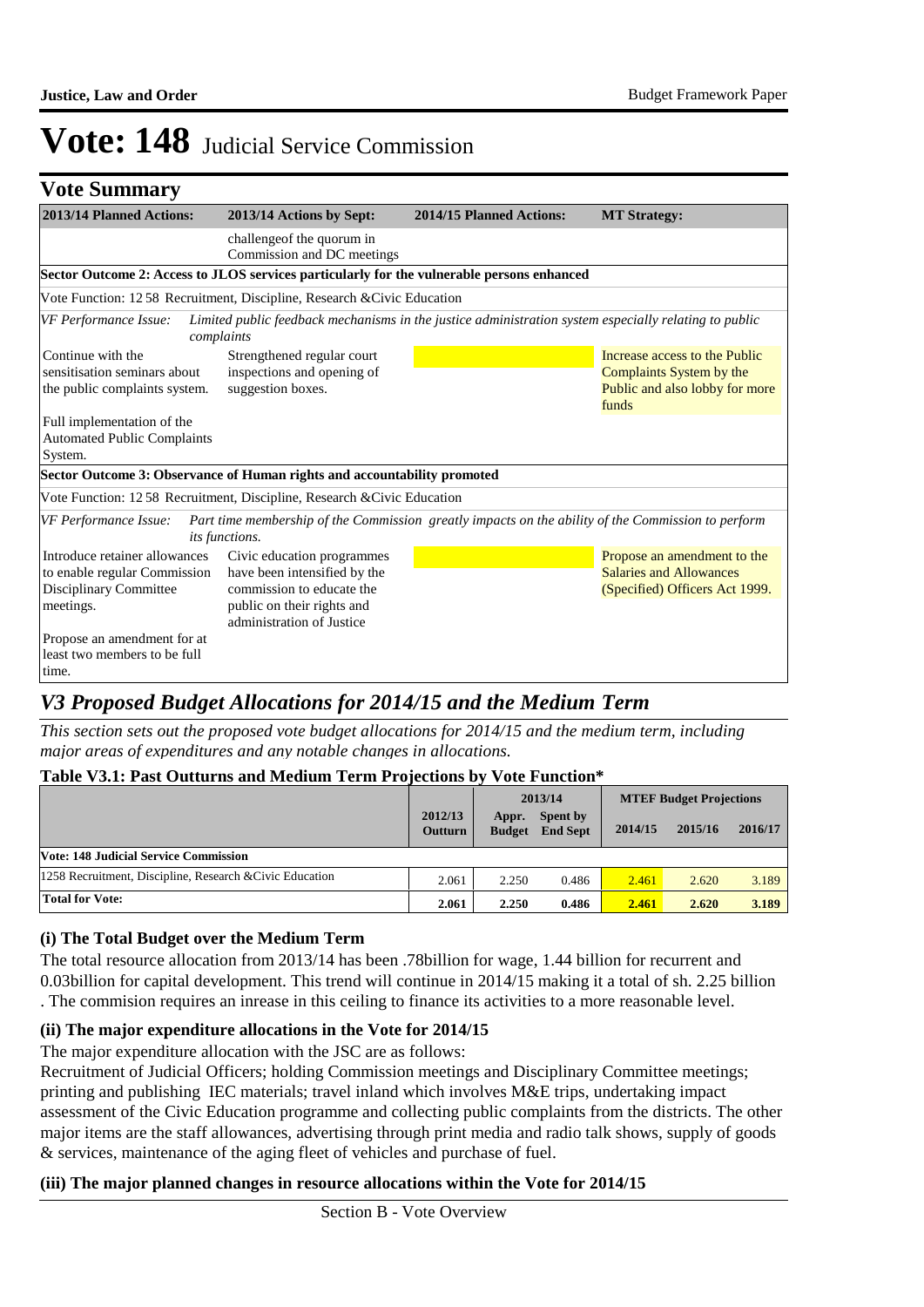### **Vote Summary**

The current ceiling for both the recurrent and capital budget is small. Changes in the allocation of these funds will not bring much difference. The commission needs more funds as per the list of unfunded priorities in V4 below to be effectively achieve its mandate.

| Table V3.2: Key Changes in Vote Resource Allocation                                                                           |                                                                         |                                                                  |         |                   |         |                                |
|-------------------------------------------------------------------------------------------------------------------------------|-------------------------------------------------------------------------|------------------------------------------------------------------|---------|-------------------|---------|--------------------------------|
| <b>Changes in Budget Allocations and Outputs from 2013/14 Planned Levels:</b><br><b>Justification for proposed Changes in</b> |                                                                         |                                                                  |         |                   |         |                                |
|                                                                                                                               | 2014/15                                                                 |                                                                  | 2015/16 |                   | 2016/17 | <b>Expenditure and Outputs</b> |
|                                                                                                                               | Vote Function: 1206 Recruitment, Discipline, Research & Civic Education |                                                                  |         |                   |         |                                |
| Output:                                                                                                                       |                                                                         | 1258 06 Research and planning for administration of justice      |         |                   |         |                                |
| <b>UShs Bn:</b>                                                                                                               |                                                                         | $-0.040$ UShs Bn:                                                |         | $0.052$ UShs Bn:  | 0.101   |                                |
| Output:                                                                                                                       | 1258 75 Purchase of Motor Vehicles and Other Transport Equipment        |                                                                  |         |                   |         |                                |
| <b>UShs Bn:</b>                                                                                                               |                                                                         | $0.211$ UShs Bn:                                                 |         | $0.056$ UShs Bn:  | 0.065   |                                |
|                                                                                                                               | For the years that follow,                                              | For the years that follow,                                       |         |                   |         |                                |
| the Commission needs                                                                                                          |                                                                         | the Commission needs                                             |         |                   |         |                                |
|                                                                                                                               |                                                                         | vehicles to replace its aging vehicles to replace its aging      |         |                   |         |                                |
| fleet.                                                                                                                        |                                                                         | fleet.                                                           |         |                   |         |                                |
| Output:                                                                                                                       |                                                                         | 1258 76 Purchase of Office and ICT Equipment, including Software |         |                   |         |                                |
| <b>UShs Bn:</b>                                                                                                               |                                                                         | $0.014$ UShs Bn:                                                 |         | $0.094$ UShs Bn:  | 0.094   |                                |
| Output:                                                                                                                       | 1258 77 Purchase of Specialised Machinery & Equipment                   |                                                                  |         |                   |         |                                |
| <b>UShs Bn:</b>                                                                                                               |                                                                         | $-0.010$ UShs Bn:                                                |         | $0.040$ UShs Bn:  | 0.040   |                                |
|                                                                                                                               | There is a projected budget                                             |                                                                  |         |                   |         |                                |
| cut on the capital                                                                                                            |                                                                         |                                                                  |         |                   |         |                                |
| development item                                                                                                              |                                                                         |                                                                  |         |                   |         |                                |
| Output:<br>1258 78 Purchase of Office and Residential Furniture and Fittings                                                  |                                                                         |                                                                  |         |                   |         |                                |
| <b>UShs Bn:</b>                                                                                                               |                                                                         | $-0.004$ UShs Bn:                                                |         | $-0.012$ UShs Bn: | 0.038   |                                |
|                                                                                                                               | There is a projected budget                                             |                                                                  |         |                   |         |                                |
| inrement on the capital                                                                                                       |                                                                         |                                                                  |         |                   |         |                                |
| development item                                                                                                              |                                                                         |                                                                  |         |                   |         |                                |

## *V4: Vote Challenges for 2014/15 and the Medium Term*

*This section sets out the major challenges the vote faces in 2014/15 and the medium term which the vote has been unable to address in its spending plans.*

The Mojor challenges are: poor and inaquate office accomodation , inability to attract staff especially in the technical departemnts . This is because of wage differentials and poor working conditions. Additionally,JSC suffers from a chronic ,acute and worsening lack of transport facilities in terms of vehicles. All JSC activities are grossly underfunded making it impossible for the civic education actities, public complaint system and research function to have the required impact on the intended beneficiaries.The following are the unfunded priorities for 2014/15 and the medium term: Rent for office premises at shs. 1,800,000,000= Retainer fee for the Commissionersat shs. 1,300,000,000, Van for civic educationat shs. 400,000,000, Vehicles for inspection at shs. 240,000,000 and staff training at shs. 100,000,000. The total for all the unfunded priorities is shs.. 3,840,000,000 (shs. Three billion eight hundred forty million )

#### **Table V4.1: Additional Output Funding Requests**

| <b>Outputs in 2014/15:</b> | <b>Additional Requirements for Funding and</b>                         | <b>Justification of Requirement for</b><br><b>Additional Outputs and Funding</b>                                                                           |
|----------------------------|------------------------------------------------------------------------|------------------------------------------------------------------------------------------------------------------------------------------------------------|
|                            | Vote Function:1201 Recruitment, Discipline, Research & Civic Education |                                                                                                                                                            |
| Output:                    | 1258 01                                                                |                                                                                                                                                            |
| UShs Bn:<br>NA             | 0.250                                                                  | The terms and conditions of service of the Commission members<br>of JSC need to be revised and enhanced to enable the Commission<br>discharge its mandate. |
| Output:                    | 1258 02 Public Complaints System                                       |                                                                                                                                                            |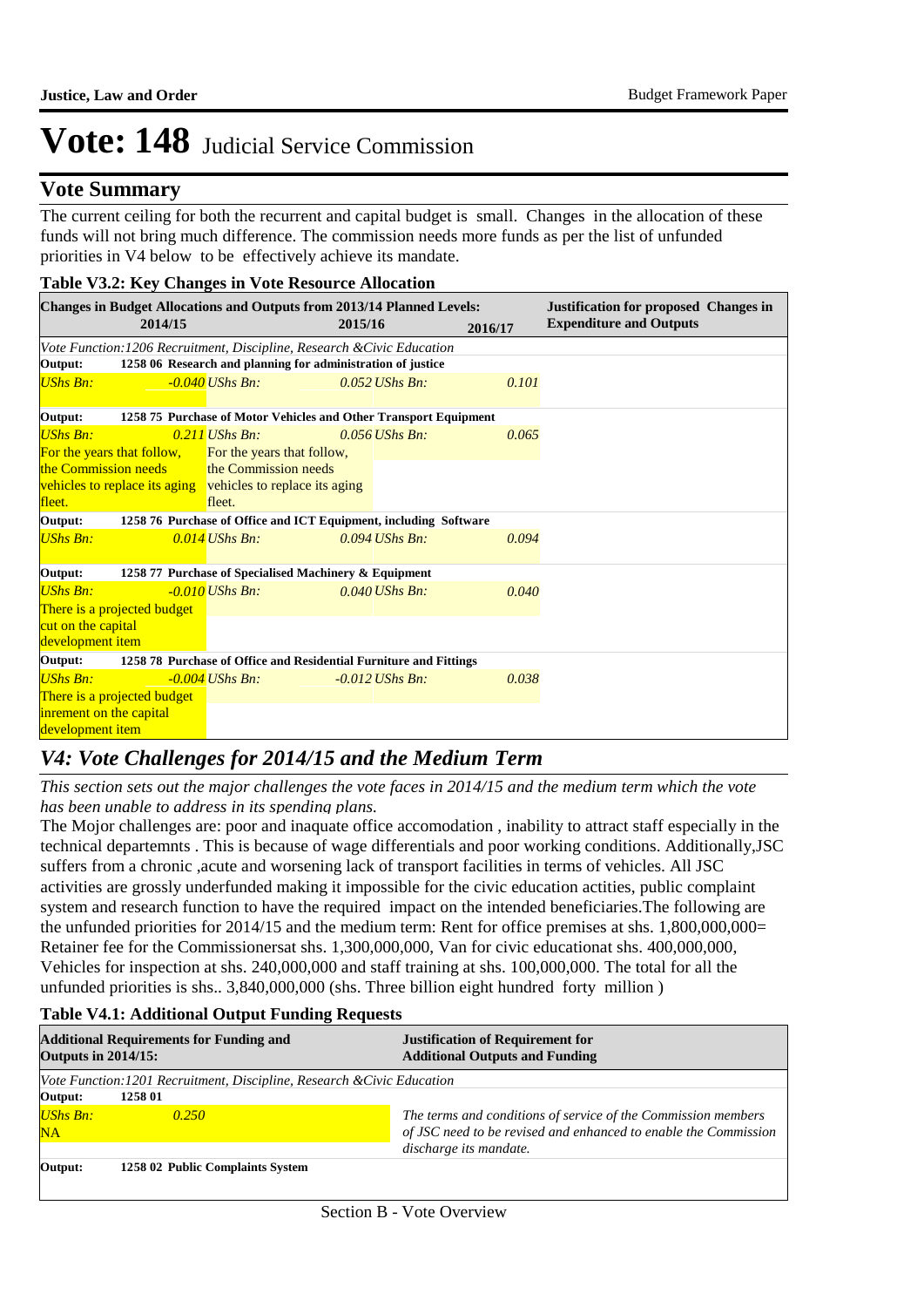### **Vote Summary**

| <b>Additional Requirements for Funding and</b><br><b>Outputs in 2014/15:</b>                                                                                                                    |                                                                      | <b>Justification of Requirement for</b><br><b>Additional Outputs and Funding</b>                                                                                                                                                                                                                                                                                                                                                                                                                                                                                                                                                                                                                                                                                                                                                                                   |  |  |  |  |
|-------------------------------------------------------------------------------------------------------------------------------------------------------------------------------------------------|----------------------------------------------------------------------|--------------------------------------------------------------------------------------------------------------------------------------------------------------------------------------------------------------------------------------------------------------------------------------------------------------------------------------------------------------------------------------------------------------------------------------------------------------------------------------------------------------------------------------------------------------------------------------------------------------------------------------------------------------------------------------------------------------------------------------------------------------------------------------------------------------------------------------------------------------------|--|--|--|--|
| <b>UShs Bn:</b><br>0.537<br>Increased number of investigations due to increased public<br>awareness.<br>Increased number of sessions of the Disciplinary Committee<br>to clear the case backlog |                                                                      | The JSC is mandated under the 1995 Constitution of Uganda to<br>receive and process recommendations and complaints concerning<br>the Judiciary and the administration of justice. This intervention<br>contributes to the objective of strengthening good governance of<br>the NDP. It has also been identified as one of the JLOS<br>interventions of fostering a human rights culture across JLOS<br>institutions through promoting the rights of victims and accused<br>persons.                                                                                                                                                                                                                                                                                                                                                                                |  |  |  |  |
|                                                                                                                                                                                                 |                                                                      | The civic education programmes have increased public awareness<br>levels as regards administration of justice. As a result, the number<br>of complaints against Judicial Officers keeps increasing. This<br>calls for more investigations into the complaints and therefore<br>more funds for the activity. With the ever increasing number of<br>new districts, it is only necessary that this activity is revamped in<br>order to cater for all the districts. By hearing complaints, the<br>Judicial officers are held accountable for their actions which<br>increases access to fair justice.                                                                                                                                                                                                                                                                 |  |  |  |  |
| Output:                                                                                                                                                                                         | 1258 03 Public awareness and participation in justice administration |                                                                                                                                                                                                                                                                                                                                                                                                                                                                                                                                                                                                                                                                                                                                                                                                                                                                    |  |  |  |  |
| <b>UShs Bn:</b><br>0.720<br>48 radio talk shows, 250 spot messages, more civic education<br>material and more civic education programmes                                                        |                                                                      | The mandate of preparing and implementing programmes for the<br>education and dissemination of information to judicial officers<br>and the public about the law and administration of justice is<br>derived from Article 147 of the 1995 Constitution of Uganda. This<br>intervention contributes the NDP's objective of promoting the<br>Rule of Law and Due Process. Limited public understanding of<br>citizens' rights under the law has been identified by the NDP as<br>one of the constraints which hinder Justice, Law and Order<br>delivery in Uganda and creating more awareness on values of<br>administration of justice enhances the strategy of fostering<br>independent of the judicial process. On a whole, creating<br>awareness increases public confidence in the justice system thus<br>enhancing the public demand for the judicial services. |  |  |  |  |
| Output:<br><b>UShs Bn:</b>                                                                                                                                                                      | 1258 75 Purchase of Motor Vehicles and Other Transport Equipment     |                                                                                                                                                                                                                                                                                                                                                                                                                                                                                                                                                                                                                                                                                                                                                                                                                                                                    |  |  |  |  |
| 0.400                                                                                                                                                                                           |                                                                      | JSC is mandated among other things to carry out civic education<br>programmes, carry out investigations and in order to advise<br>Government on issues that relate to matters of administration of<br>justice, carries out Court Inspections. These are all field related<br>activities that require vehicles for efficiency and effectiveness.<br>Currently, JSC has only two field vehicles that greatly hinders its<br>operations.                                                                                                                                                                                                                                                                                                                                                                                                                              |  |  |  |  |

*This section discusses how the vote's plans will address and respond to the cross-cutting policy, issues of gender and equity; HIV/AIDS; and the Environment, and other budgetary issues such as Arrears and NTR..* 

### **(i) Cross-cutting Policy Issues**

#### *(i) Gender and Equity*

In the process of recruiting Judicial Officers, the Judicial Service Commission ensures that gender issues are well balanced by offering both males and females equal opportunities of being appointed based on the competencies. Applicants are not discrimated against basinng on either their economic, financial, physical, geographical or social characteristics. JSC offers equal opportunity to all competent applicants.

In addition, staff of JSC are not discriminated against on any grounds. This item is budget neutral. *(ii) HIV/AIDS*